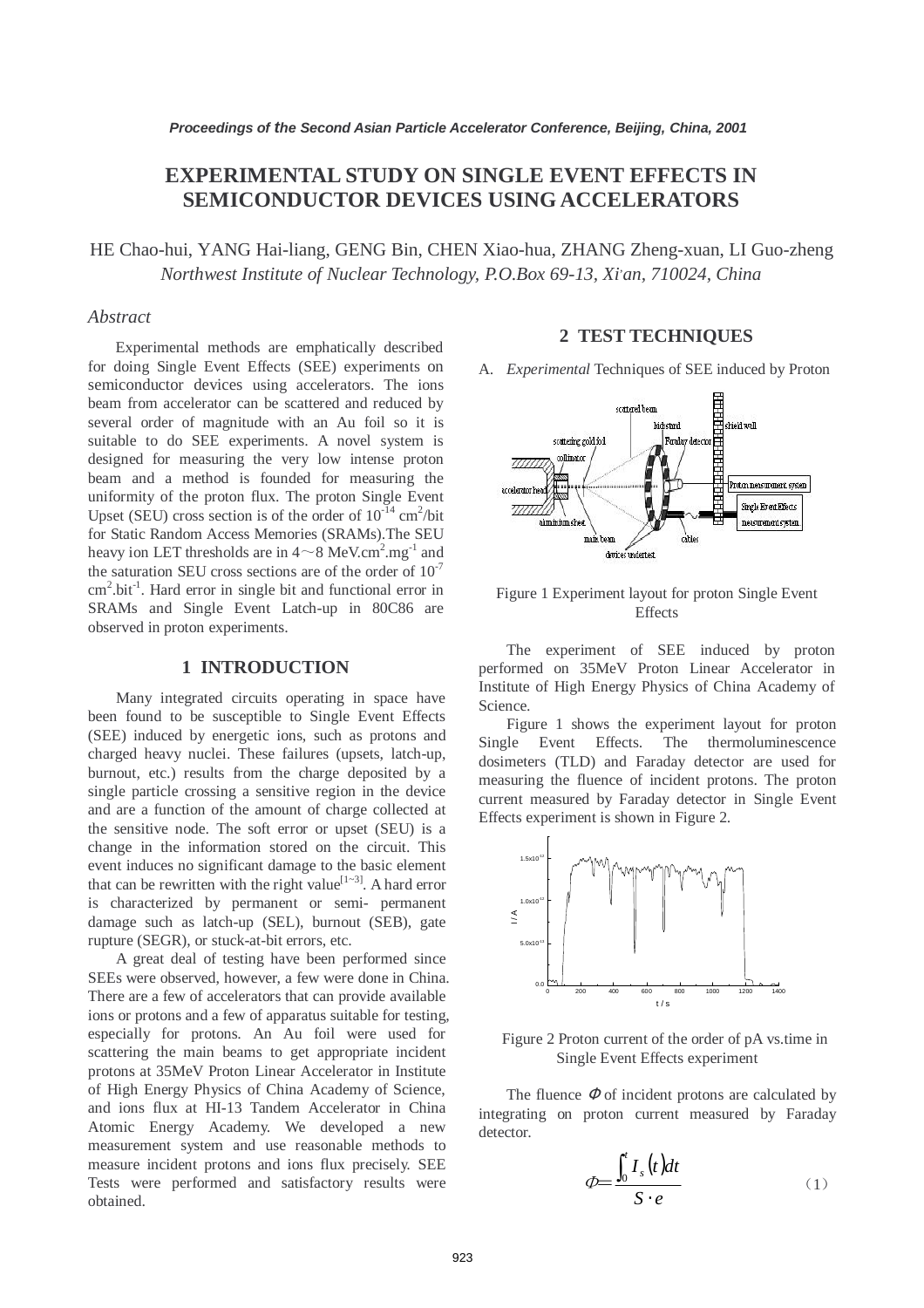where  $\Phi$  is the proton fluence (cm<sup>-2</sup>),  $I_s(t)$  is the scattering proton current(A),  $t$  is the measurement time (s), *S* is the effective area  $(cm<sup>2</sup>)$ , *e* is the charge of electron,  $1.602 \times 10^{-19}$  (C).

The energy losses, absorbed doses and protons influence sensitivities of the TLDs were calculated on the theoretical grounds. Two types of TLDs are used for measuring the proton fluence on 35MeV-proton accelerator. The proton fluence uniformity of identical scattering distance and angle were measured using TLDs. The proton fluence nonuniformity of identical scattering distance and different scattering angle were also measured by TLDs. The proton fluence nonuniformity ratios of different scattering angle meausred by TLD agree with the theoretical value. The measuring data of proton fluence are compared with Faraday detector's data and the results agree within estimated uncertainties ( $\pm$ 10%).

The energy of incident protons was attenuated with aluminium slice. The scatter gold foil was utilized to weaken the intensity of the beam of protons. A new long line test control system of memory single event effects has been developed. The upset cross sections on 64Kbit up to 4Mbit SRAM devices were measured.

# B. *Experimental Techniques of SEE induced by Heavy Ion*

The experiment of SEE induced by heavy ions performed on HI-13 Tandem Accelerator in China Atomic Energy Academy. The experiment layout for heavy ion Single Event Effects is shown in Figure 3.



Figure 3 Experiment layout for heavy ion Single Event **Effects** 

The species, energy, LET and ranges of heavy ions in Si devices used in experiment are listed in Table 1.

The scatter gold foil was utilized to weaken the intensity of the beam of heavy ions. The recoil Au nuclei energy and range are smaller than scattering heavy ion. The influence of recoil Au nuclei on scattering heavy ions is very little (Table 2).

| Table 1 Species, energy, LET and ranges in Si of |  |
|--------------------------------------------------|--|
| heavy ions used in experiment                    |  |

| ions                           | energy of<br>primary ions<br>AleV | energy of<br>scattered ions<br><b><i>AleV</i></b> | LETmSi/<br>MeV. an'mg'' | range in Si<br>/pm |
|--------------------------------|-----------------------------------|---------------------------------------------------|-------------------------|--------------------|
| ու                             | 50                                | 49.19                                             | 23                      | 63                 |
| <b>"0</b>                      | 50                                | 48.93                                             | 46                      | 36                 |
|                                | 60                                | 58.46                                             | 55                      | 57                 |
| $\frac{1}{2}$<br>$\frac{1}{2}$ | 112                               | 10781                                             | 10.0                    | 35                 |
| ®C1                            | 100                               | 9535                                              | 15.4                    | 28                 |
| "Cu                            | 120                               | 10994                                             | 33.8                    | 18                 |
| "Br                            | 170                               | 15251                                             | 40.1                    | 19                 |

**Table 2 Influence of recoil Au on scattering heavy ions** 

| ions | energy of<br>primary ions<br><b>AleV</b> | Energy of<br>RecalAu<br>AleV | proportion of<br>recoil Auin<br>scattered ions | ranges in Si<br>/µm |
|------|------------------------------------------|------------------------------|------------------------------------------------|---------------------|
| c    | 50                                       | 8.1                          | $3.1\%$                                        | 18                  |
| 0    | 50                                       | 10.4                         | $3.2\%$                                        | 22                  |
| F    | 60                                       | 14.4                         | 33%                                            | 3.0                 |
| Si   | 112                                      | 36.6                         | $3.6\%$                                        | 65                  |
| C1   | 100                                      | 38.4                         | 38%                                            | 68                  |
| Сu   | 120                                      | 67.1                         | 4.8%                                           | 109                 |
| Вг   | 170                                      | 1044                         | 5.4%                                           | 13.1                |

## **3 TESTING RESULT AND ANALYSIS**

The device SEU cross section

$$
\sigma = N / \Phi \tag{2}
$$

where  $\sigma$  is SEU cross section(cm<sup>2</sup>), *N* is the device memory unit upset number,  $\Phi$  is the particle fluence.

The proton induced SRAM devices SEU cross section is about the order of  $10^{-14}$ cm2/bit in this experiment. They are the same order compared with the other country. Hard error in single bit and functional error in SRAMs and Single Event Latch-up in 80C86 are also observed in this experiments.

The heavy ion (C, O, F, Si, Cl, Cu, Br) induced IDT7164 devices SEU LET threshold value is  $4.2$ MeV.cm<sup>2</sup>/mg and the saturation cross section is  $2.5 \times 10^{-7}$ cm<sup>2</sup>.bit<sup>-1</sup>in this experiment. The IDT71256 devices SEU LET threshold value is 4.0MeV.cm<sup>2</sup>/mg and the saturation cross section is  $1.5 \times 10^{-7}$  cm<sup>2</sup>.bit<sup>-1</sup>. The HM628128 devices SEU LET threshold value is  $6.0$ MeV.cm<sup>2</sup>/mg and the saturation cross section is  $1.25 \times 10^{-7}$  cm<sup>2</sup>.bit<sup>-1</sup>. Fig. 4 shows Single Event Upset Cross Section vs. heavy ion LET for IDT series SRAM devices. The comparison of Single Event Upset Cross Section for HM series SRAM in different integration level is shown in Fig.5.



Figure 4 Single Event Upset Cross Section vs. heavy ion LET for IDT series SRAM